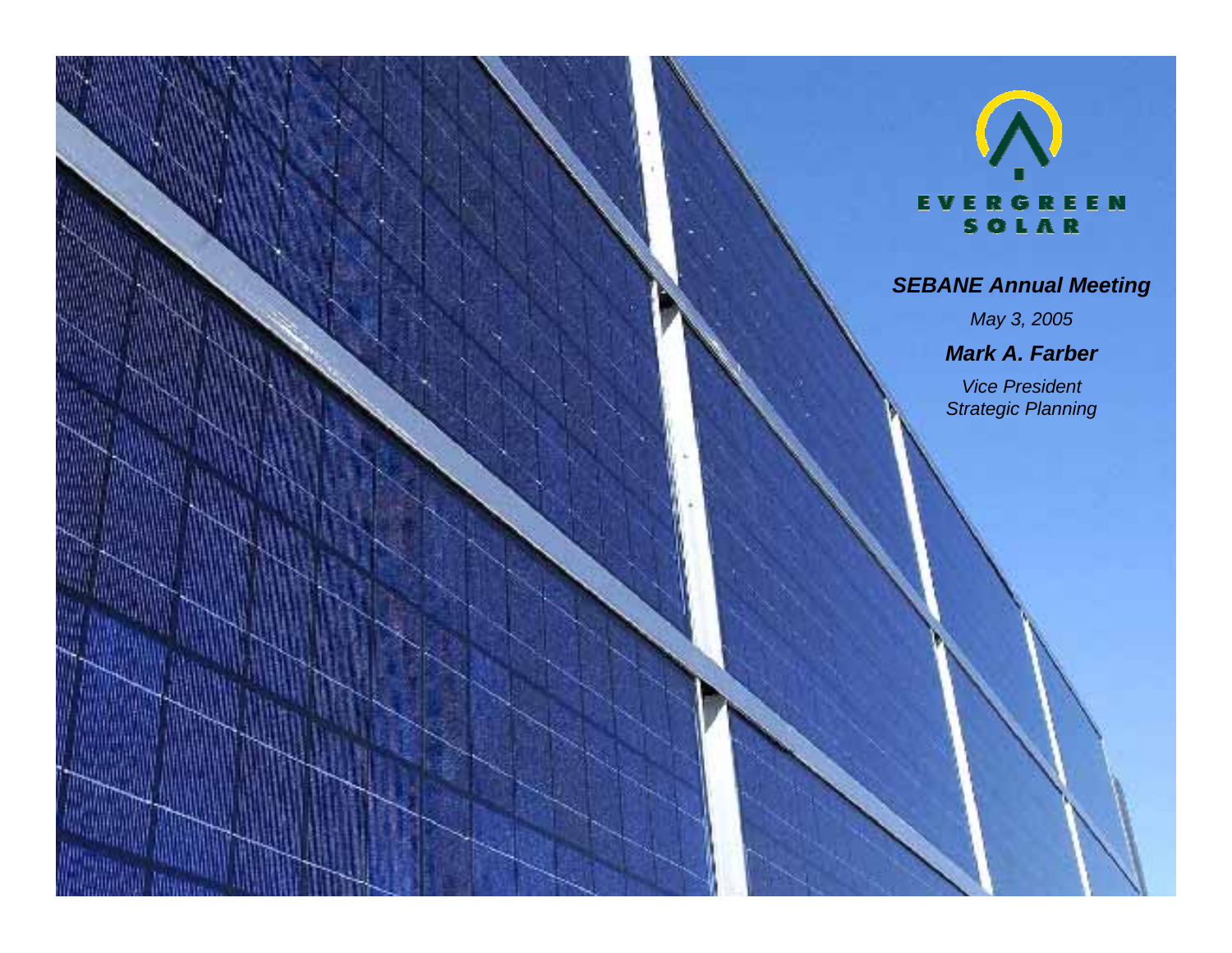

Source: Eric Martinot, World Bank; PV Energy Systems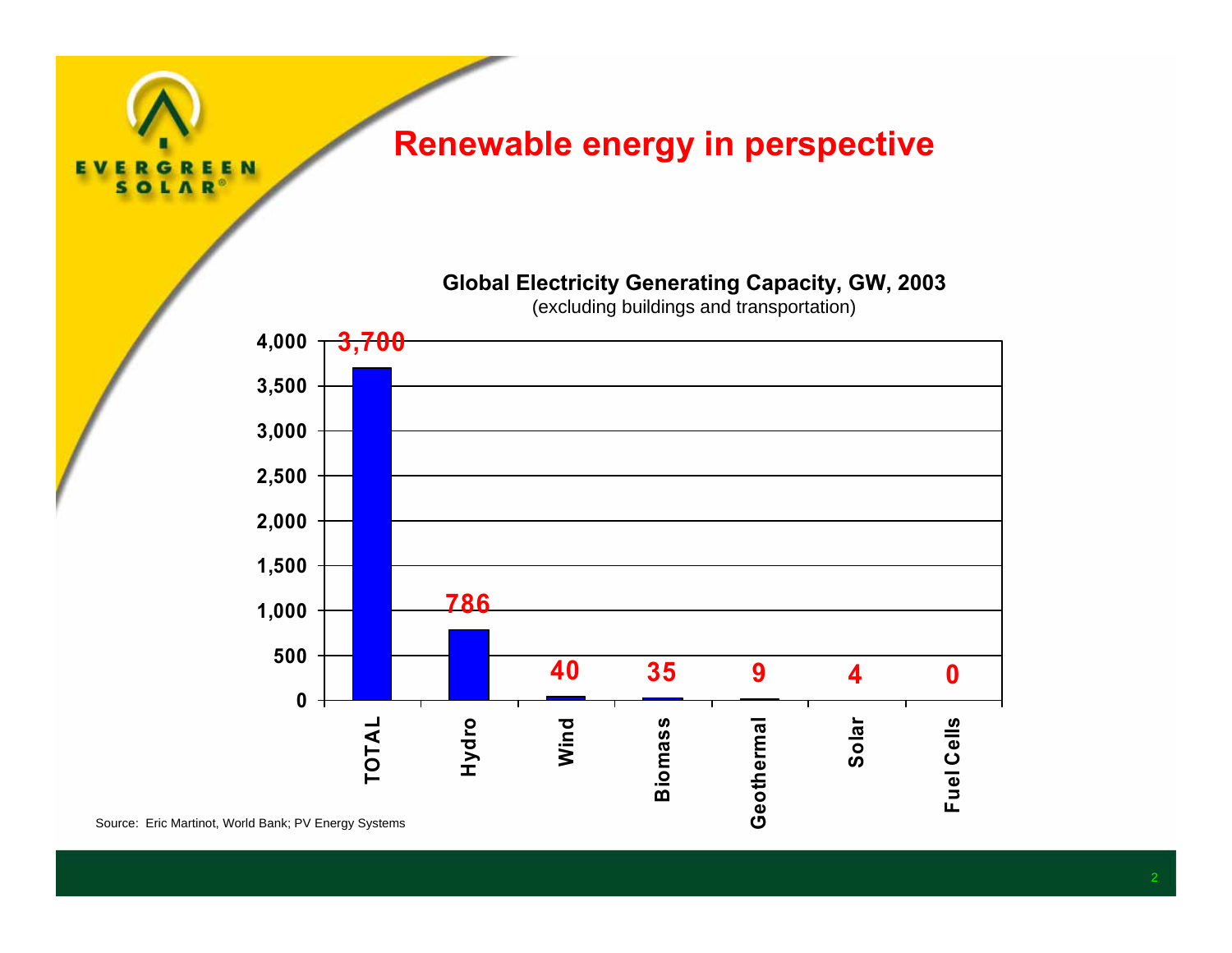#### **Photovoltaics market growth**

- ♦ Growing at an increasing rate
- ♦ Fueled by subsidies in on-grid markets
- ♦ 2005 developments:
	- $\blacktriangleright$ Spain, Italy, other Europeans
	- ¾**China**

 $\frac{E}{R}$ 

 $\mathbf{A}$ 

Ś ō **EN** 

¾ California, Texas, New York, Arizona, Colorado, DC , **Pennsylvania** 



Source: PV Energy Systems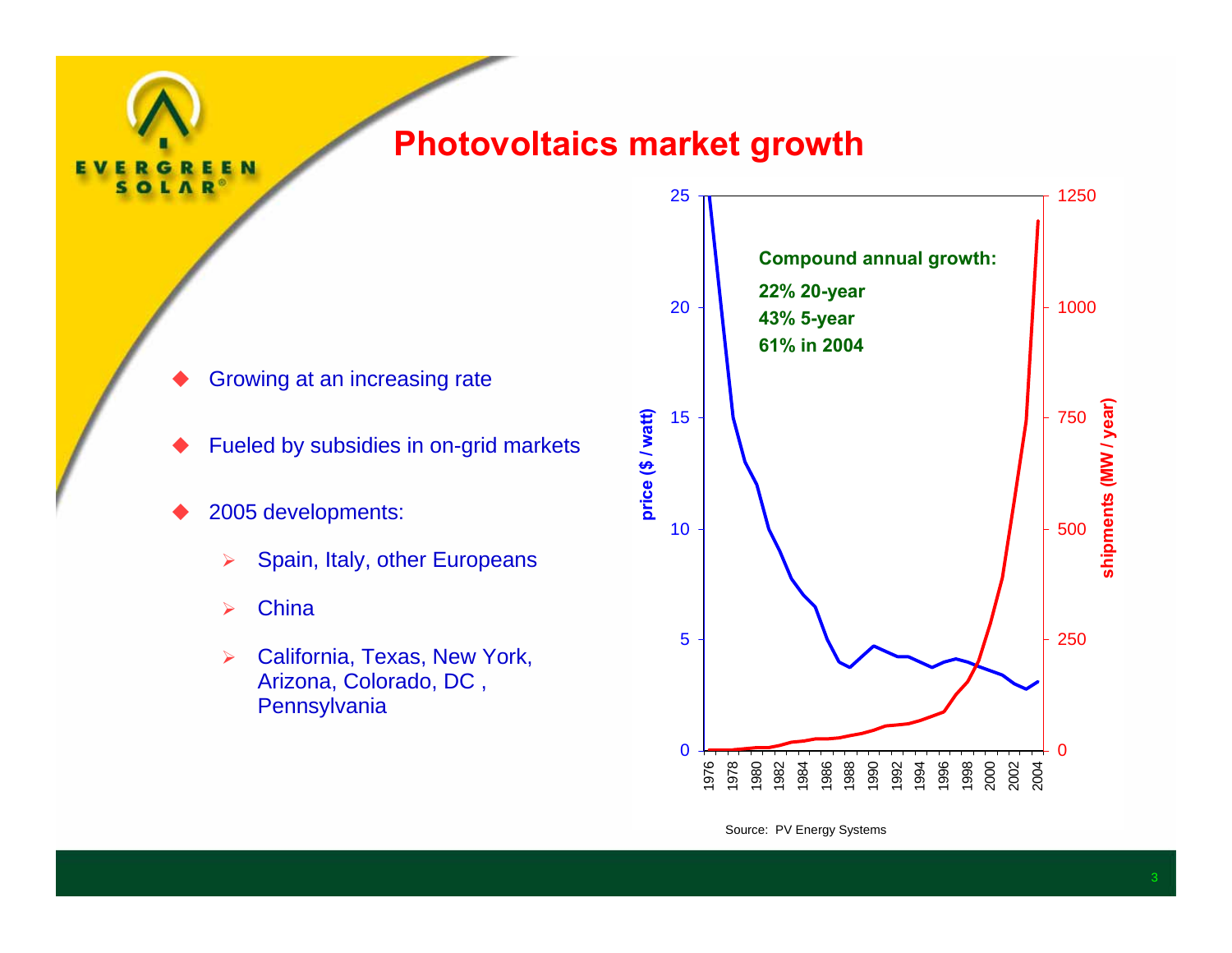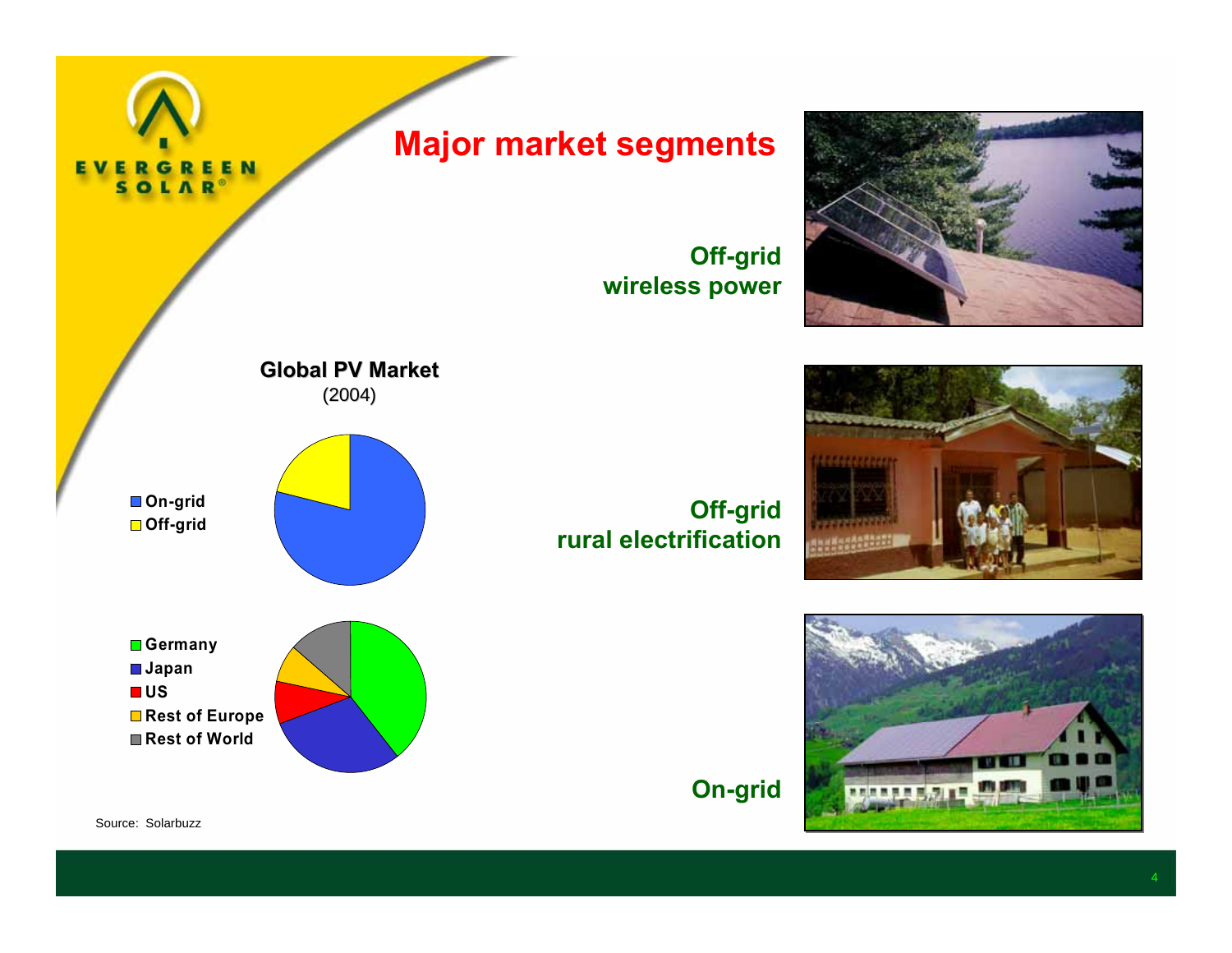## **Germany fuels the 2004-2006 market**



E<br>R

**EN** 

E

ς



**German 20-year Feed-in Rates**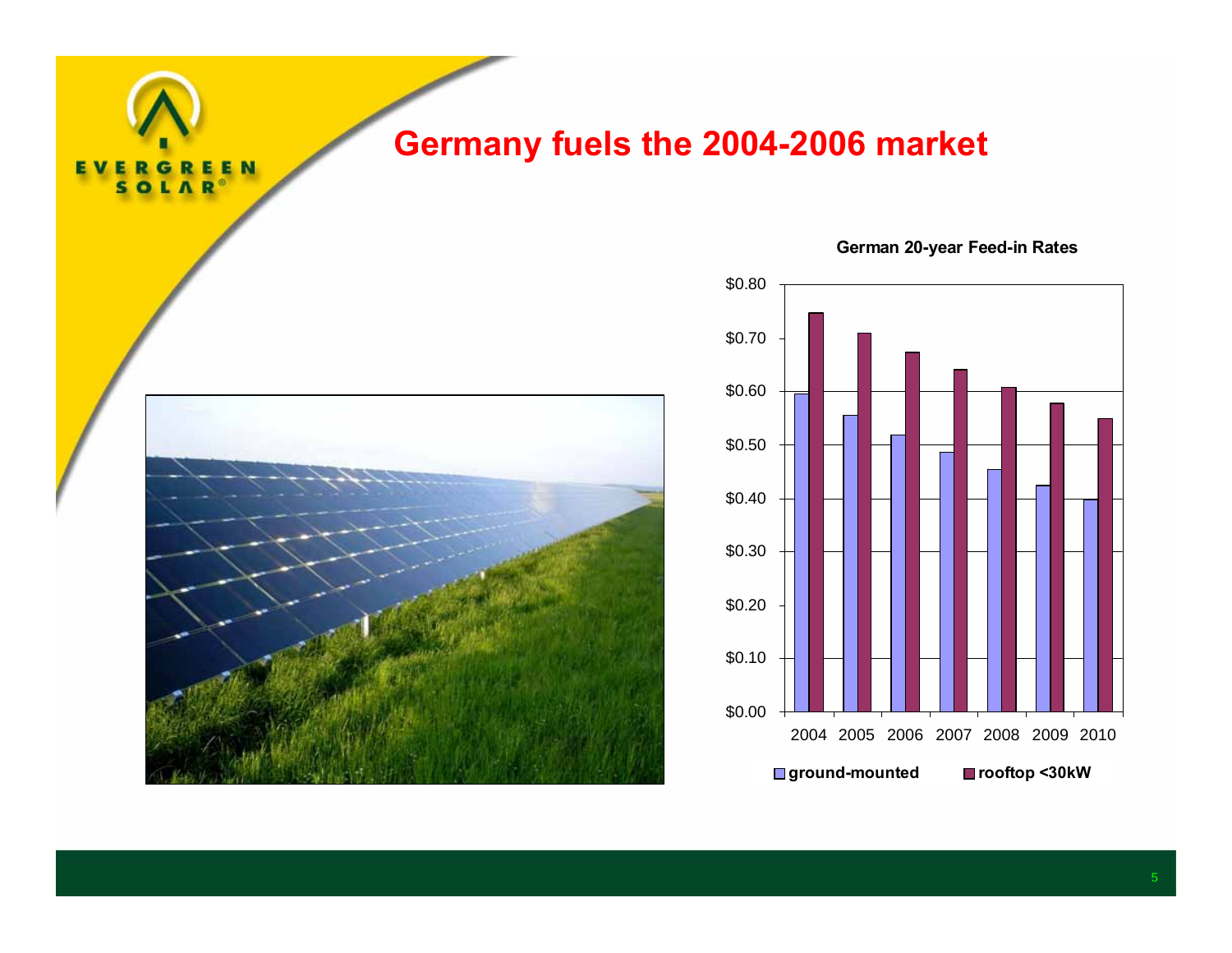

# **Technology trends**

 Crystalline silicon still dominates, but all are growing

#### **2004 Growth by Technology**

| <b>Thin film</b>           | 63% |
|----------------------------|-----|
| <b>Polycrystal silicon</b> | 64% |
| <b>Monocrystal silicon</b> | 77% |

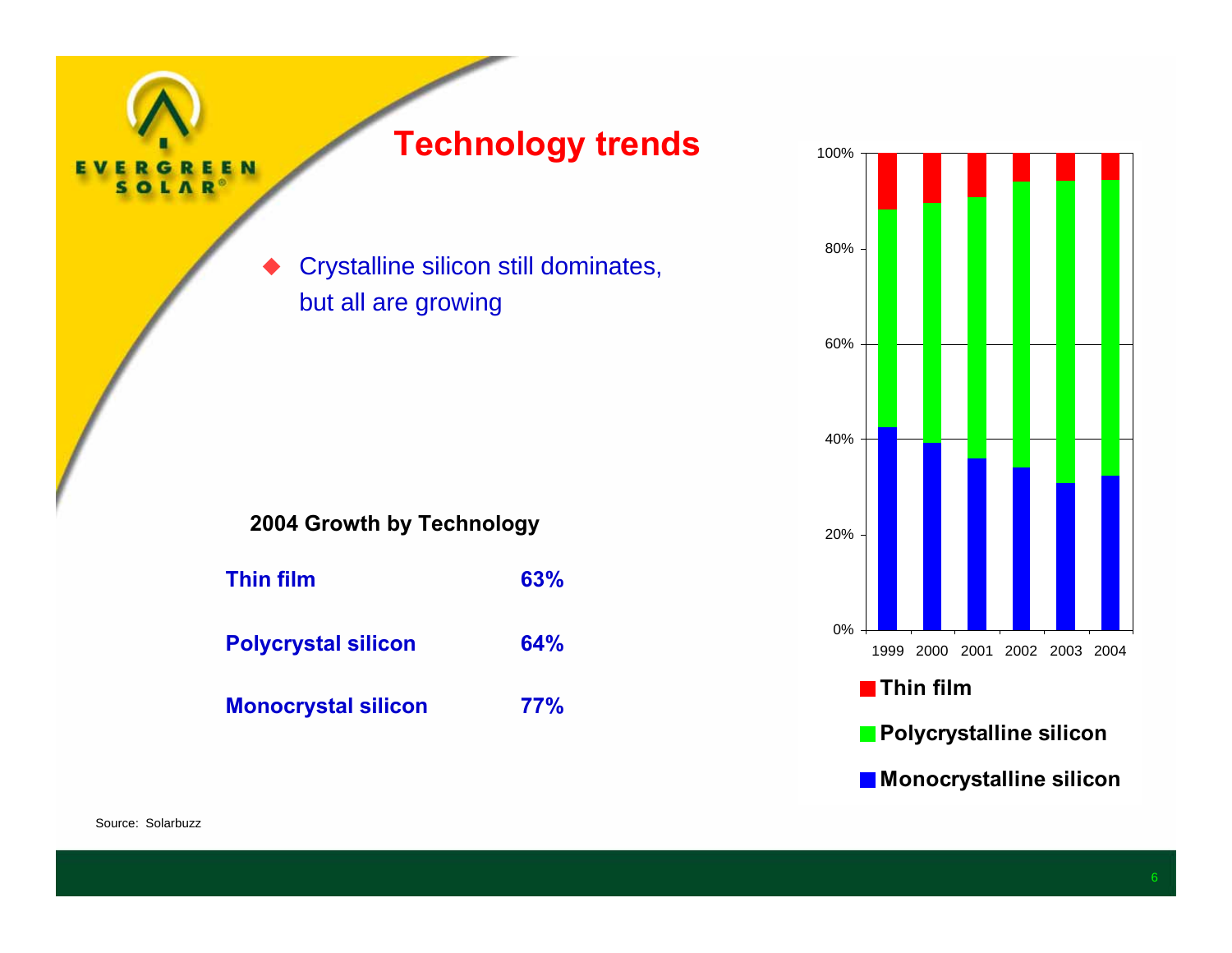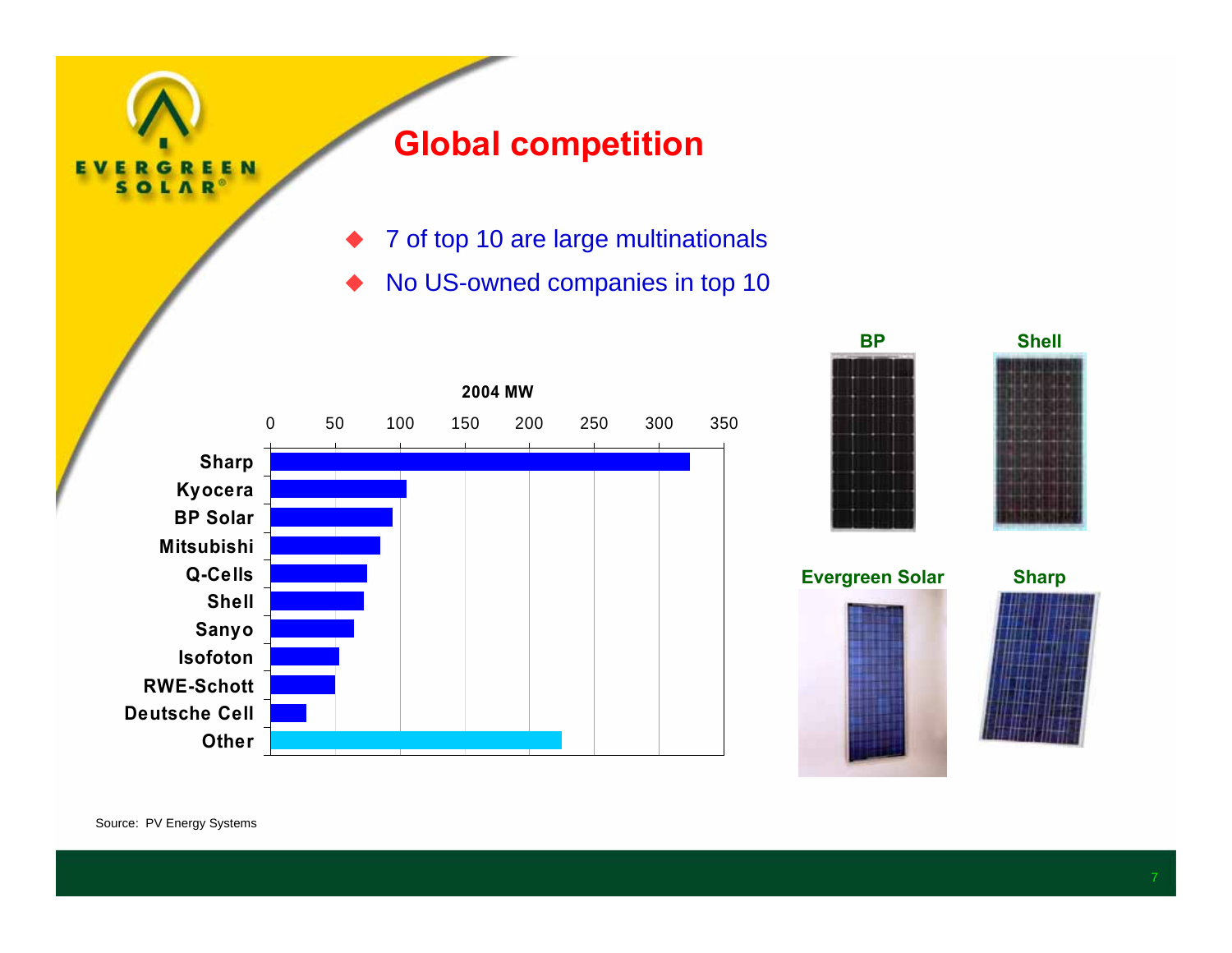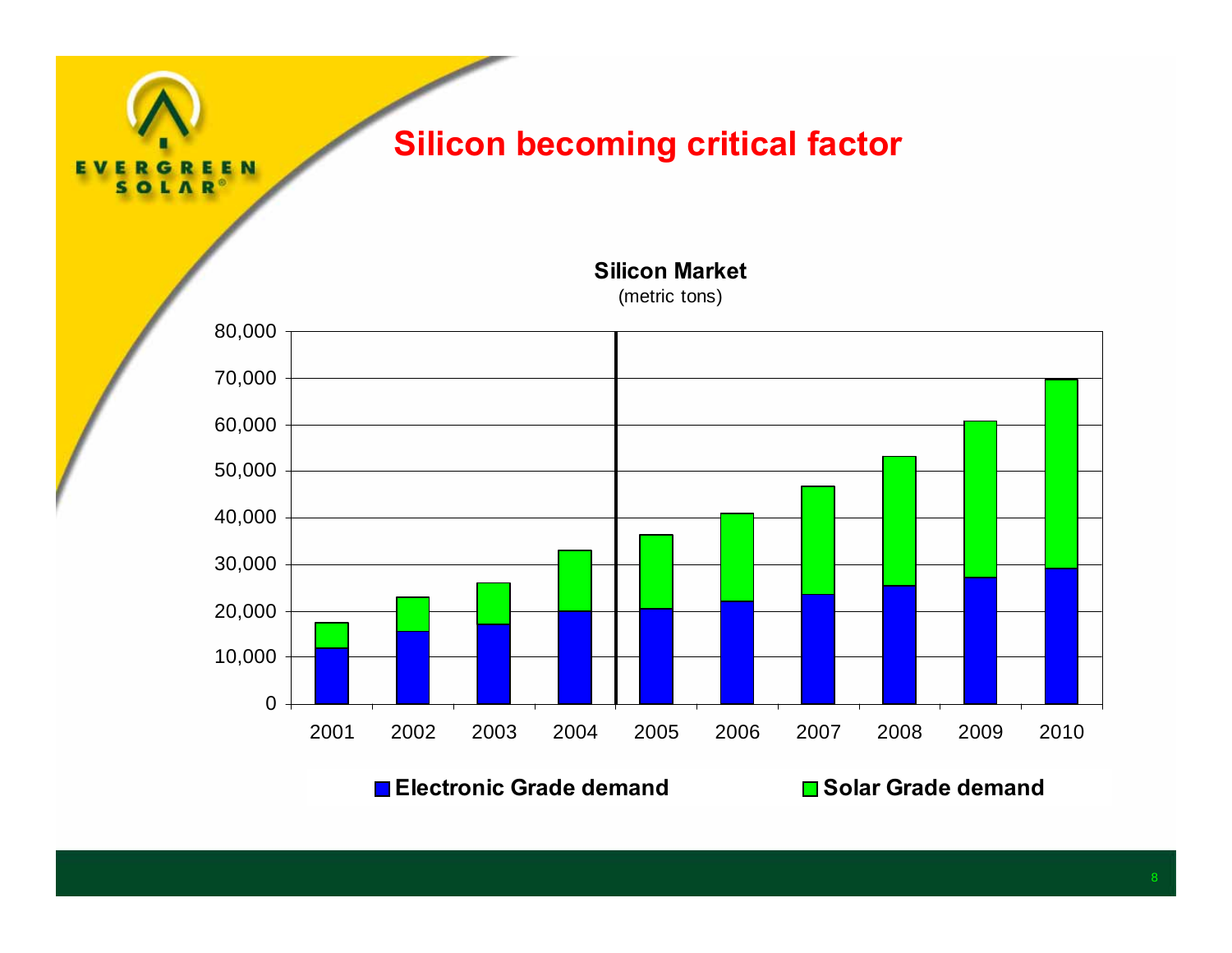### **Evergreen Solar's technological advantage**

◆ String Ribbon wafers:

REEN

G LAR

S

- $\blacktriangleright$ 1/3 less silicon – targeting 2/3 less
- ¾Fewer process steps
- $\blacktriangleright$ No sawing cost
- ¾No acid pre-processing
- $\blacktriangleright$ More energy efficient

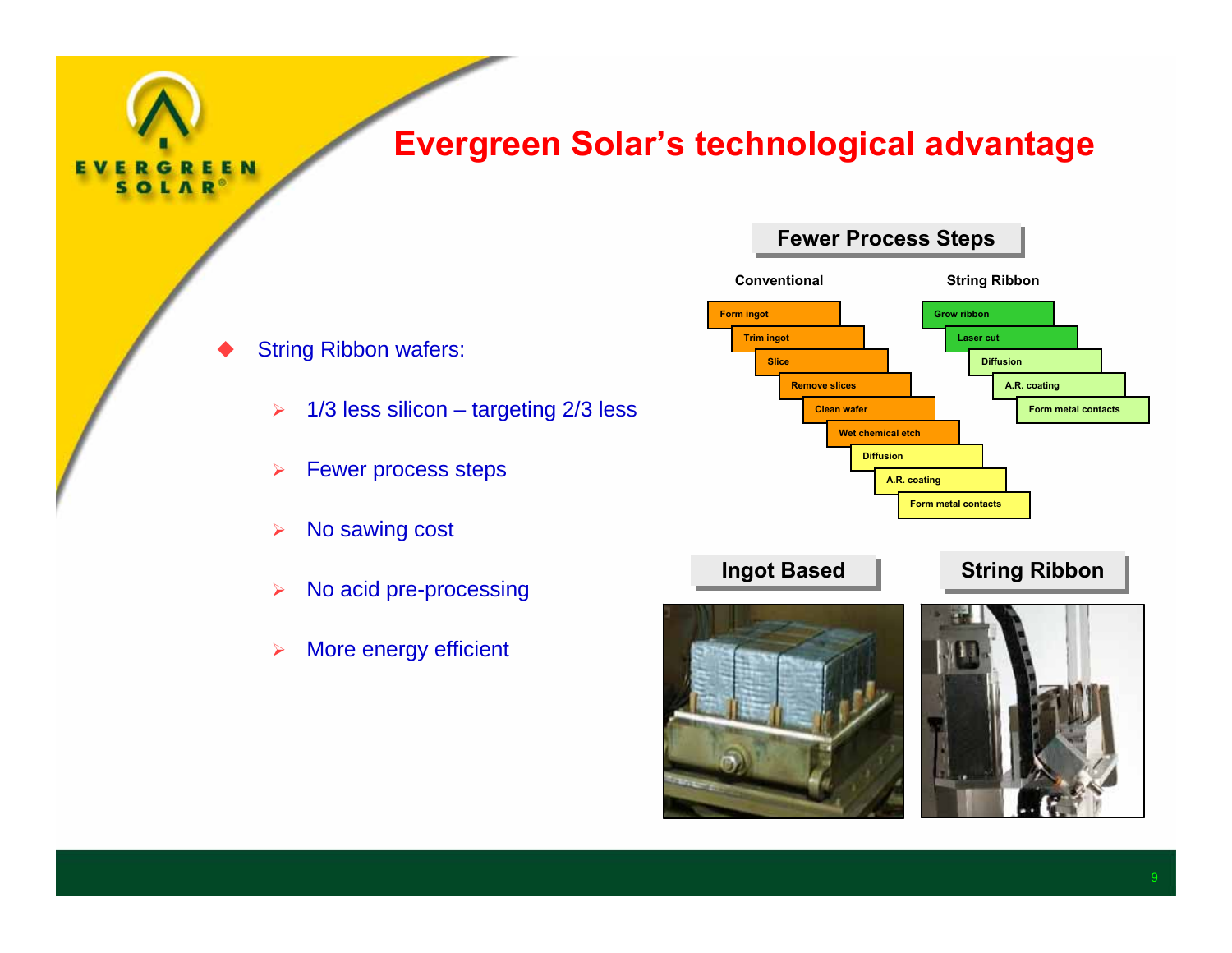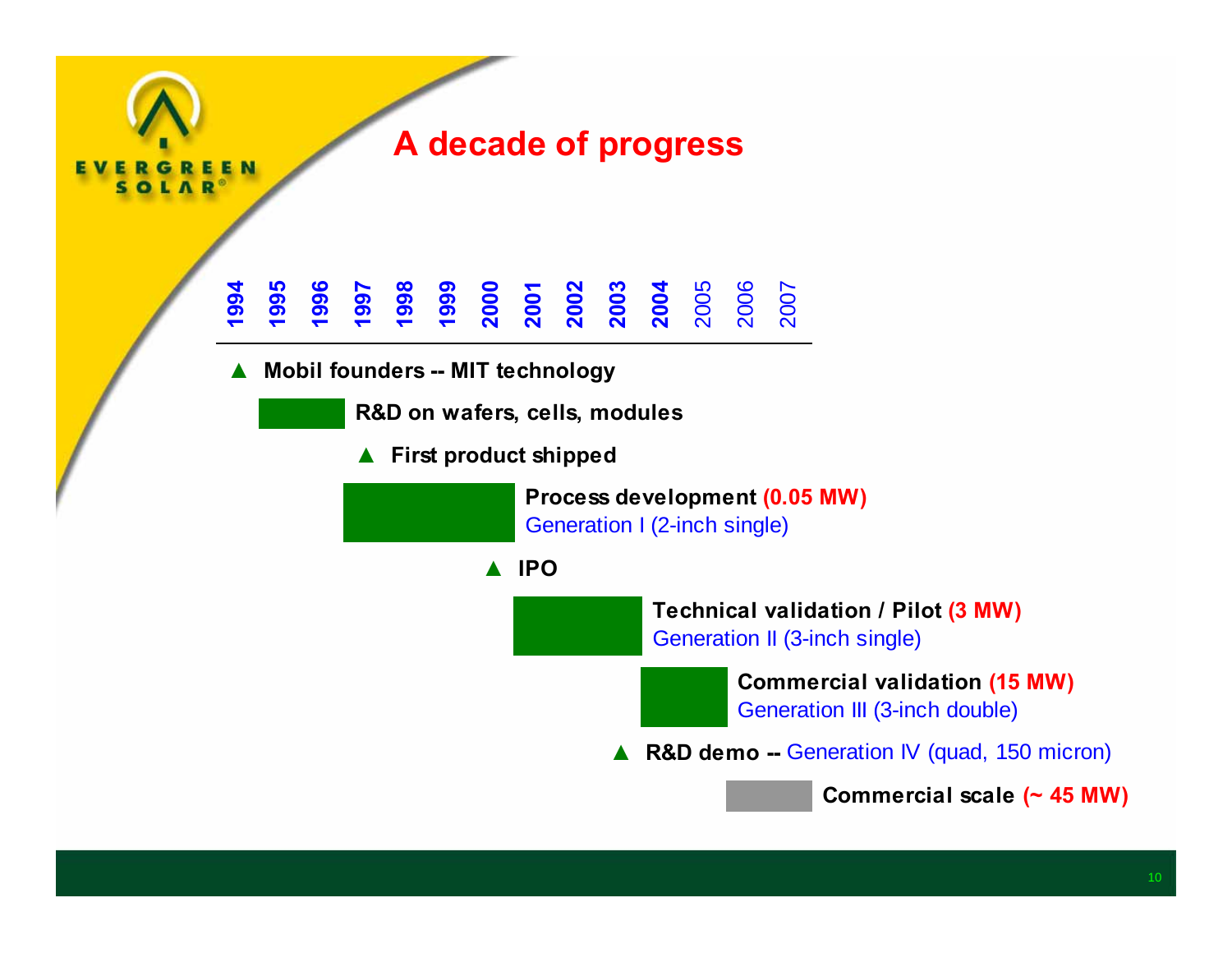## **Manufacturing in Marlboro since May 2001**

- ♦ Third generation technology
	- $\blacktriangleright$ 2.2-inch single ribbon
	- **▶ 3.2-inch single ribbon** 33% faster pulling speed
	- $\geq$  3.2-inch double ribbon 12% faster pulling speed
- ♦ 115 furnaces operating 24/7

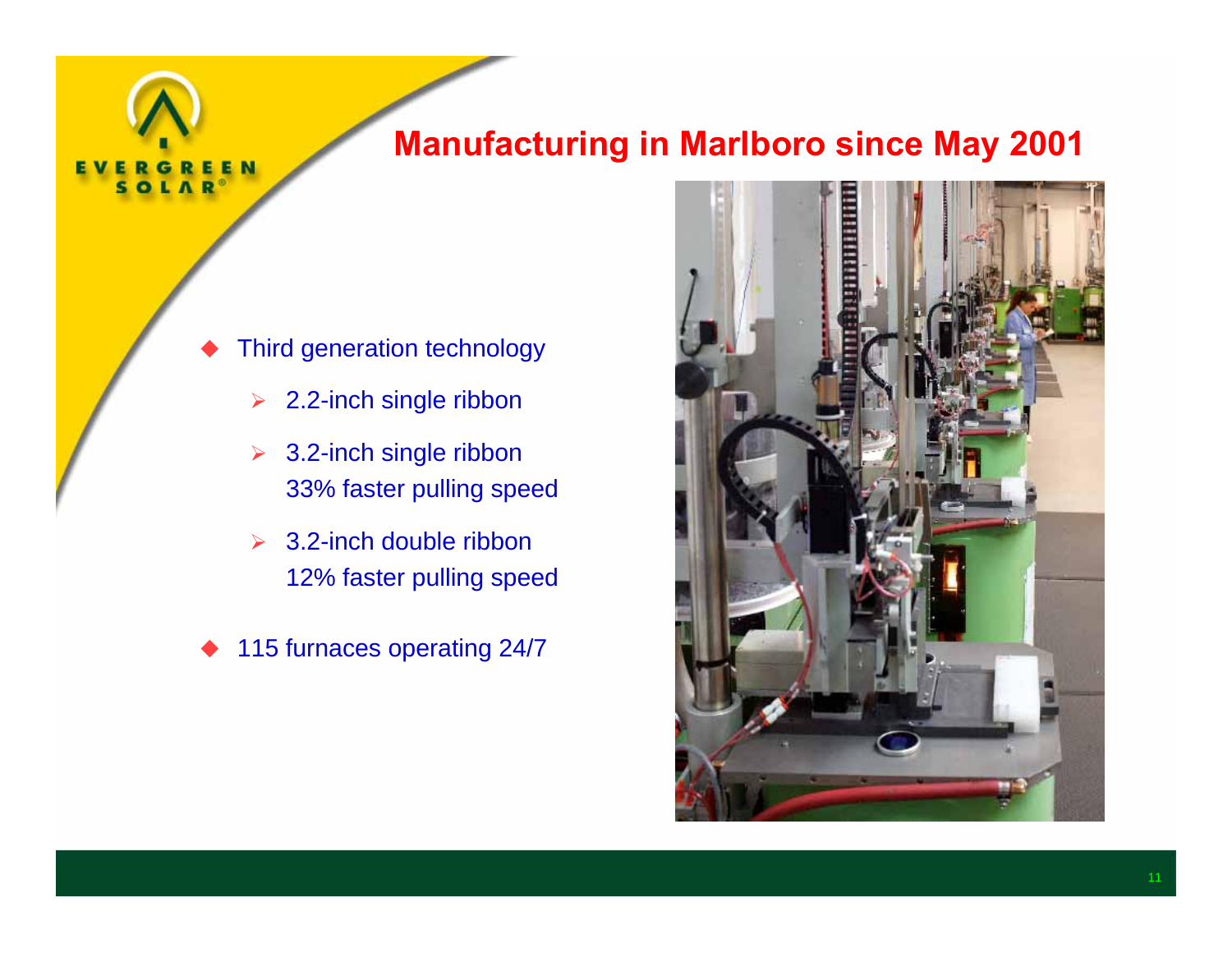

♦

## **Aggressive R&D**



#### **150 Micron Ribbon 150 Micron Ribbon**



150 micron ribbon – fourth generation

- $\blacktriangleright$ Half the silicon of current Gemini
- $\blacktriangleright$ Built on Gemini platform
- ♦ Quad ribbon
	- $\blacktriangleright$  Simplified growth technique (patent pending)
	- ¾ Another doubling of wafer output with 4 ribbons per furnace
- ♦ High efficiency cells
	- $\blacktriangleright$ Currently 13%
	- ¾Targeting 14 – 15%

**Quad Ribbon Quad Ribbon**

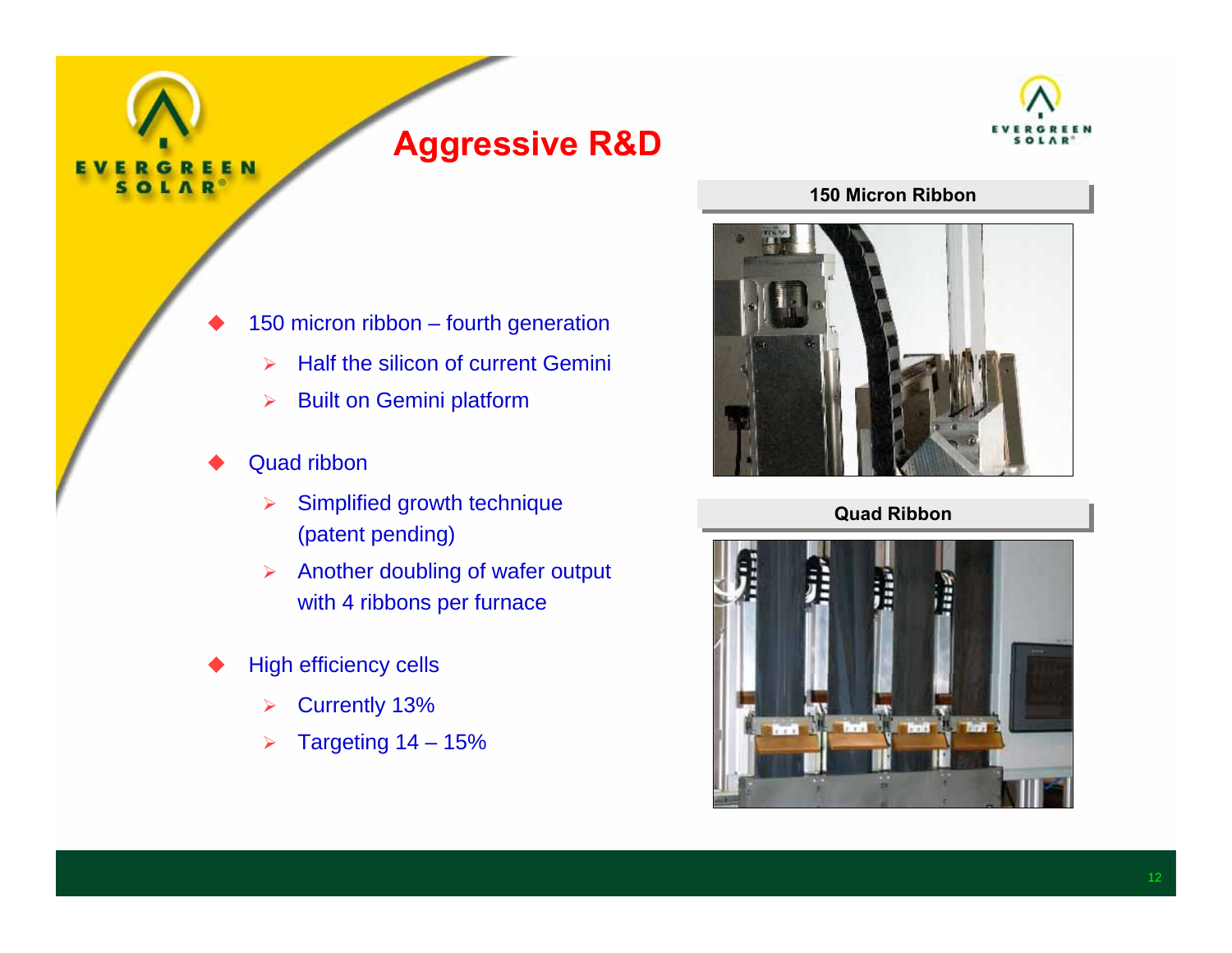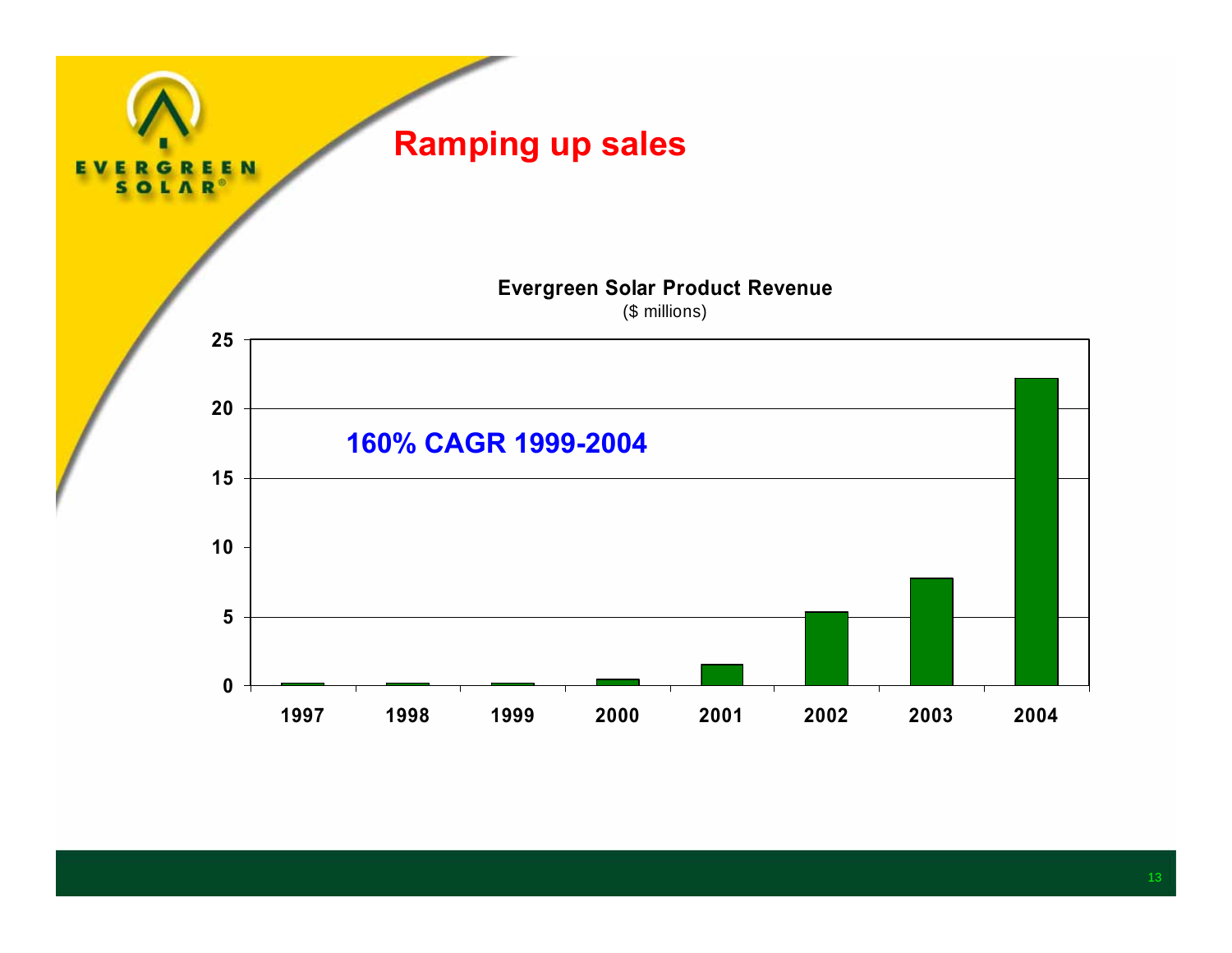

# **Joint Venture with Q-Cells**

- ♦ Announced January 2005
- ♦ Evergreen 75%, Q-Cells 25%
- ♦ Q-Cells is world's largest and most rapidly growing independent cell producer
- ♦ JV will manufacture in Germany: 30 MW mid-2006 (initially)

#### **JV Highlights JV Highlights Strategic Benefits Strategic Benefits**

- ♦ Combining Evergreen technology with Q-Cells execution
- ♦ Accelerates and lowers risk of volume ramp and European market penetration